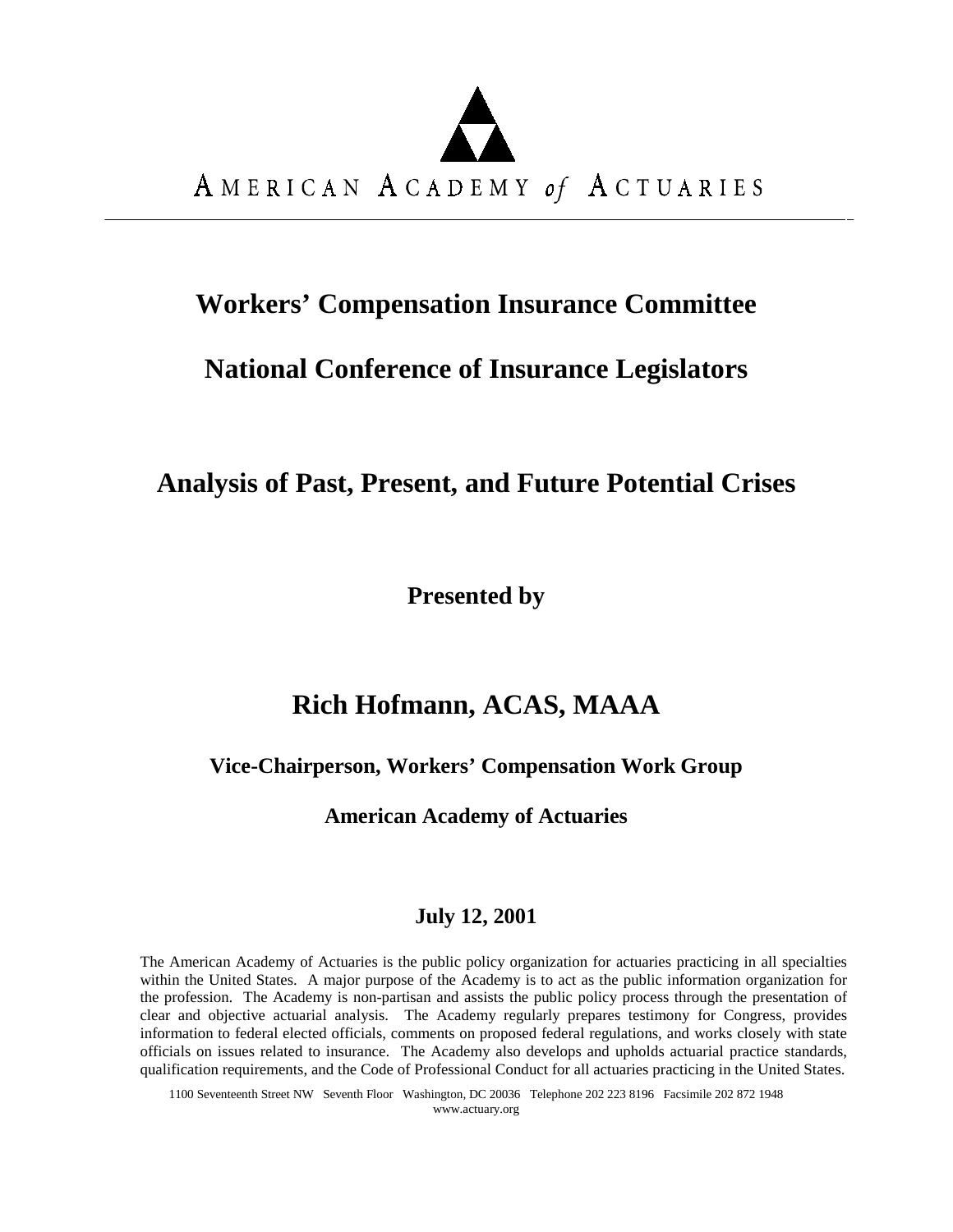The American Academy of Actuaries appreciates the opportunity to provide comments to the NCOIL Workers' Compensation Committee on the state of the workers' compensation system. The Academy is nonpartisan, does not take positions on issues, and assists policymakers by presenting clear and objective actuarial analysis. The Academy also works closely with state and federal officials on insurance issues, provides testimony, and comments on proposed legislation and regulations.

In March 2000, the Academy's Workers' Compensation Working Group (WCWG) published a monograph titled "The Workers' Compensation System: An Analysis of Past, Present and Potential Future Crises". This presentation was prepared by the WCWG to briefly summarize our monograph and apprise you of recent developments since its publication.

The National Council on Compensation Insurance, Inc. and other organizations have recently reported alarming financial results for the workers' compensation insurance industry. Countrywide combined ratios now exceed 120% and are worse than the financial results experienced in the last crisis at the end of the 1980s. The key questions today are: is the entire system in crisis, or is the insurance industry just having severe financial difficulties, and are the causes of the current financial troubles different from the ones that caused the crisis of the late 1980s? This presentation reviews the forces that caused the crisis in the late 1980s, discusses changes that have occurred in the past decade and describes the current difficulties facing the system. It also addresses the relationships between crises and reform, economic factors and workers' compensation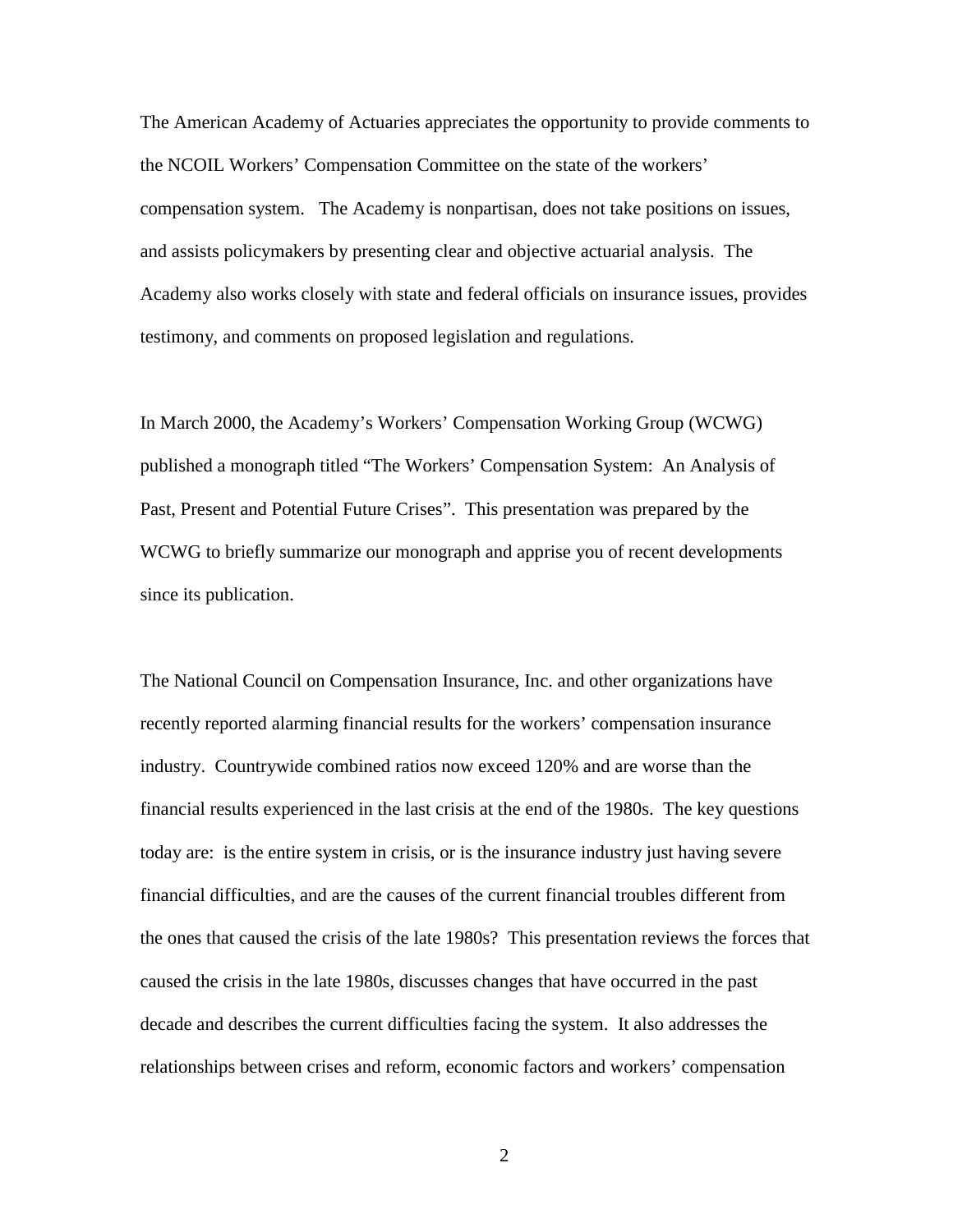costs, managed care and claim severity, competitive rating laws and insurance prices, and residual market reforms and the size and profitability of residual market mechanisms.

#### Crises and Reform

In the past, workers' compensation reforms have usually been enacted in response to a crisis. Typically, business seeks affordable and stable costs, labor wants adequate and prompt benefit payments, the insurance industry desires reasonable profits, and doctors, lawyers, hospitals and others want to preserve their share of the system. These competing interests often force a stalemate in matters of public policy debate until a crisis forces state legislators to take action.

In the 1970s, states adopted changes including higher weekly maximum benefits and escalation of benefits in response to concerns that existing benefits were inadequate. These changes improved benefits to injured workers and significantly increased the cost of the workers compensation systems. However, rating bureaus were unable to predict adequately the size of cost increases resulting from increased benefit utilization and the expanded role of service providers. Also, it was often difficult to obtain regulatory approval of the sizeable rate increases needed to restore rate adequacy, so it took several years for the approved rates to catch up with the underlying increases in costs.

In the 1980s on the other hand, there were relatively few statutory benefit changes enacted. Despite this, costs rose 10%-15% per year, driven by high medical inflation, increased utilization, judicial interpretations, and lingering effects of the 1970s statutory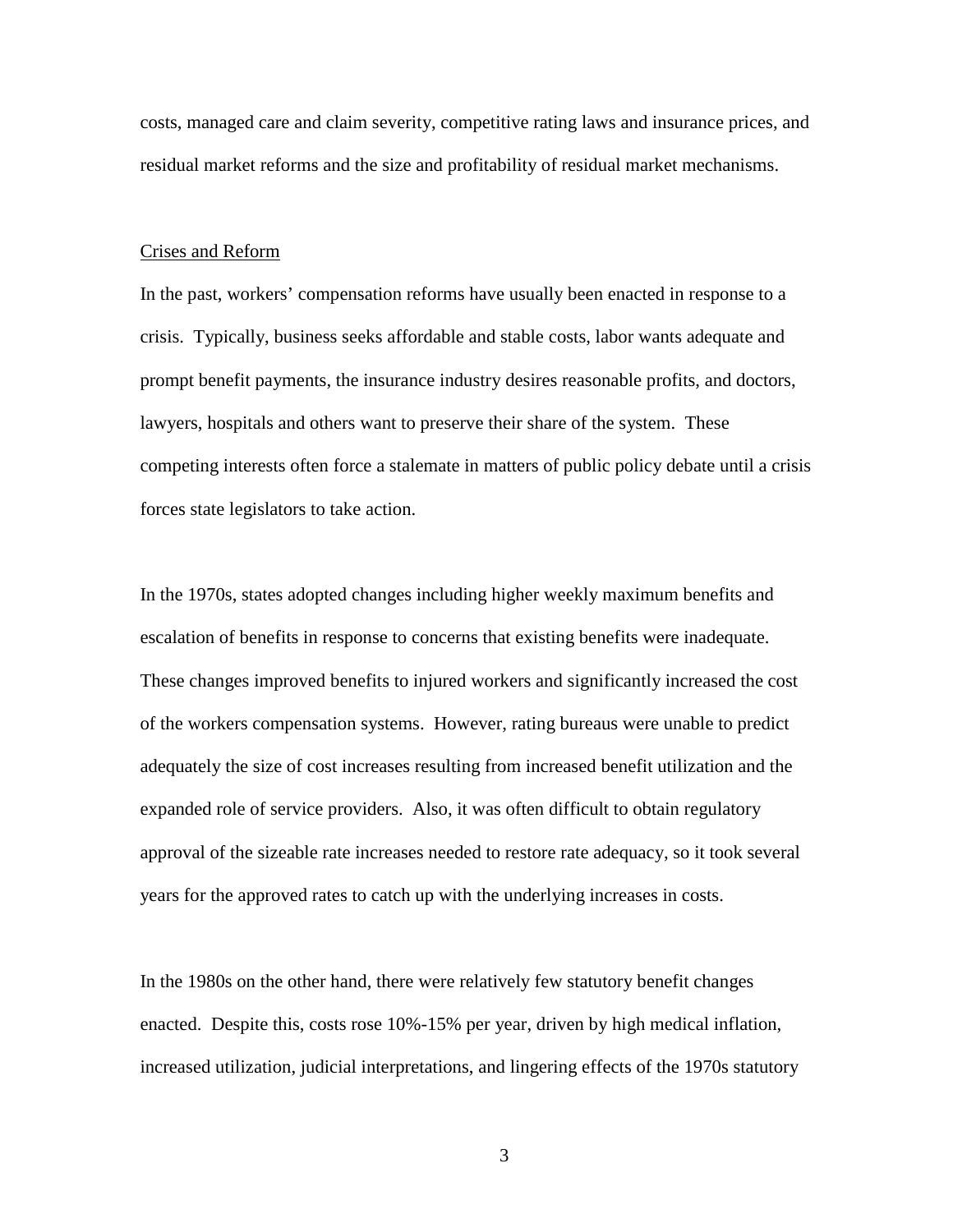changes. It was difficult for approved rate changes to keep pace with the magnitude of these cost increases, thus loss ratios deteriorated and a crisis ensued. This crisis drove a wave of administrative reforms, benefit reductions, and other system changes that occurred during the early and mid-1990s and contributed to improved insurer profitability. There was little activity in the late 1990s in the area of system reforms. Today, there are several state and federal initiatives under way that may increase benefits, possibly undo some of the previous cost saving reforms, and could ultimately increase system costs.

#### The Economy and Costs

Although the relationships are complex, changes in the economy can have a significant impact on costs, both with respect to claim frequency and severity. Two of the reasons that the crisis of the 1980s ended and profitability increased in the 1990s were a dramatic decrease in claims frequencies and a reduction in claim severity trends. We are currently nearing the end of one of the longest economic expansions in history, which combined with a severe labor shortage, has led to higher wages and increased automation which contributed to the dramatic drop in claim frequencies and reduction in the duration of disabilities, i.e. it pays more to be at work than out on disability. However, there is concern that the current economic slowdown may increase both the number and duration of claims, perhaps significantly, due to reduced employer investments in safety, increases in overtime, potential layoffs and the lack of available gainful and/or substitute employment.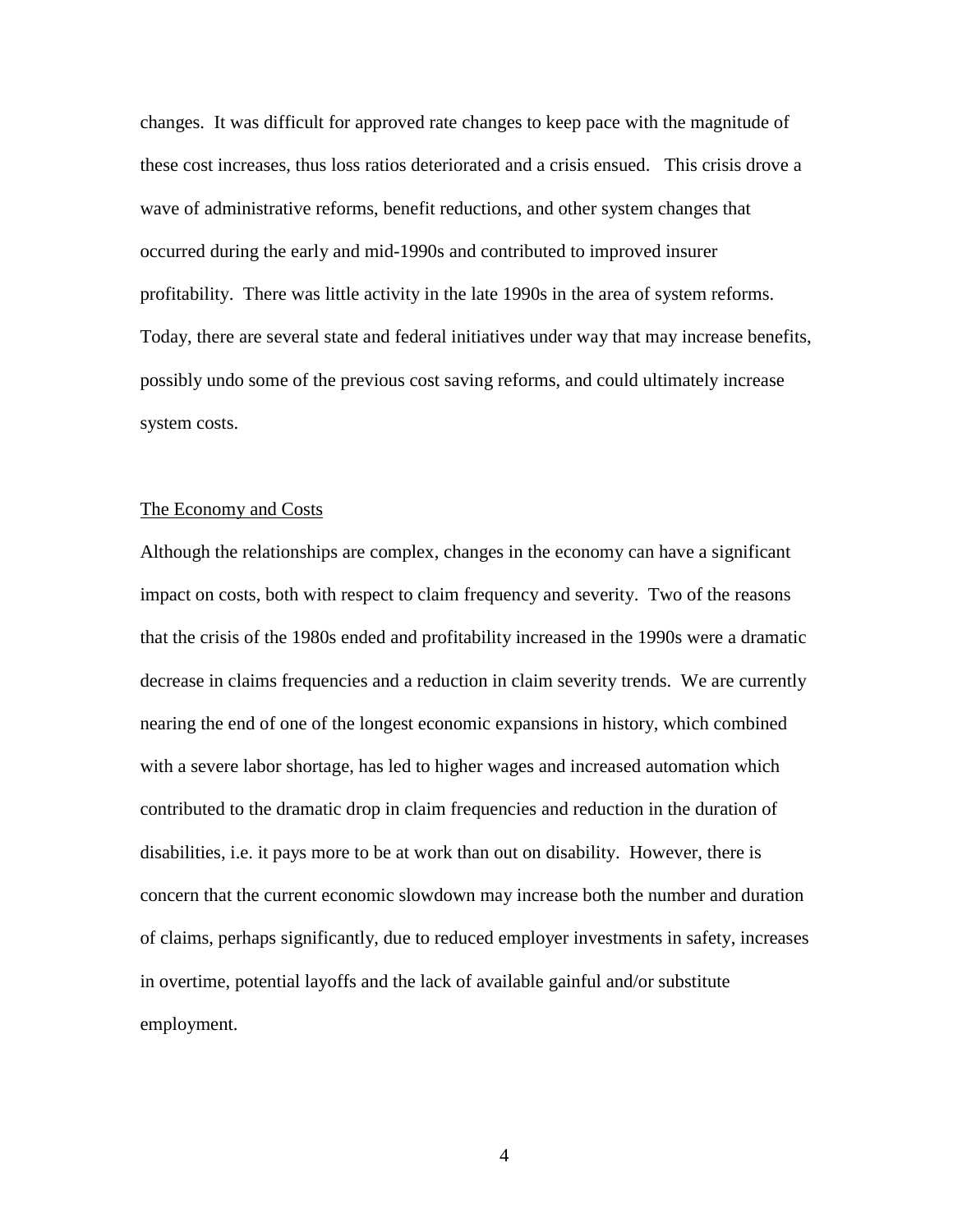#### Managed Care & Claim Severity Trends

The introduction of managed care techniques in the early 1990s also improved workers' compensation insurance results by reducing claim severity trends. In the 1980s, workers' compensation health costs were rising much faster than general medical costs. However, in the early 1990s, states responded to these cost pressures by passing reforms, allowing managed care techniques such as implementation of utilization review and nurse case management. The rate of change in workers' compensation health care costs fell to levels comparable to those in general health care in the mid 1990s. But by the end of the 1990s, these costs once again began rising faster than general health care costs. It is thought that the majority of managed care initiatives and resulting savings may have worked their way through the system by the end of the 1990s. Furthermore, there is a possibility that a backlash against the managed care reforms of the 1990s may further increase workers' compensation costs.

#### Competitive Rating & Price Competition

The expansion of competitive rating, combined with the elimination of bureau advisory rate inadequacies, has led to greater price competition in the workers' compensation insurance industry. Prior to the early 1980s, insurers operated in an administered pricing environment where rating bureaus filed rates for all insurers. Competition was achieved in substantial part through service and "back end" dividend plans. Starting in the early 1980s, states began passing laws allowing for competitive rating. These changes ranged from allowing schedule rating and deviations from bureau rate levels to banning bureaus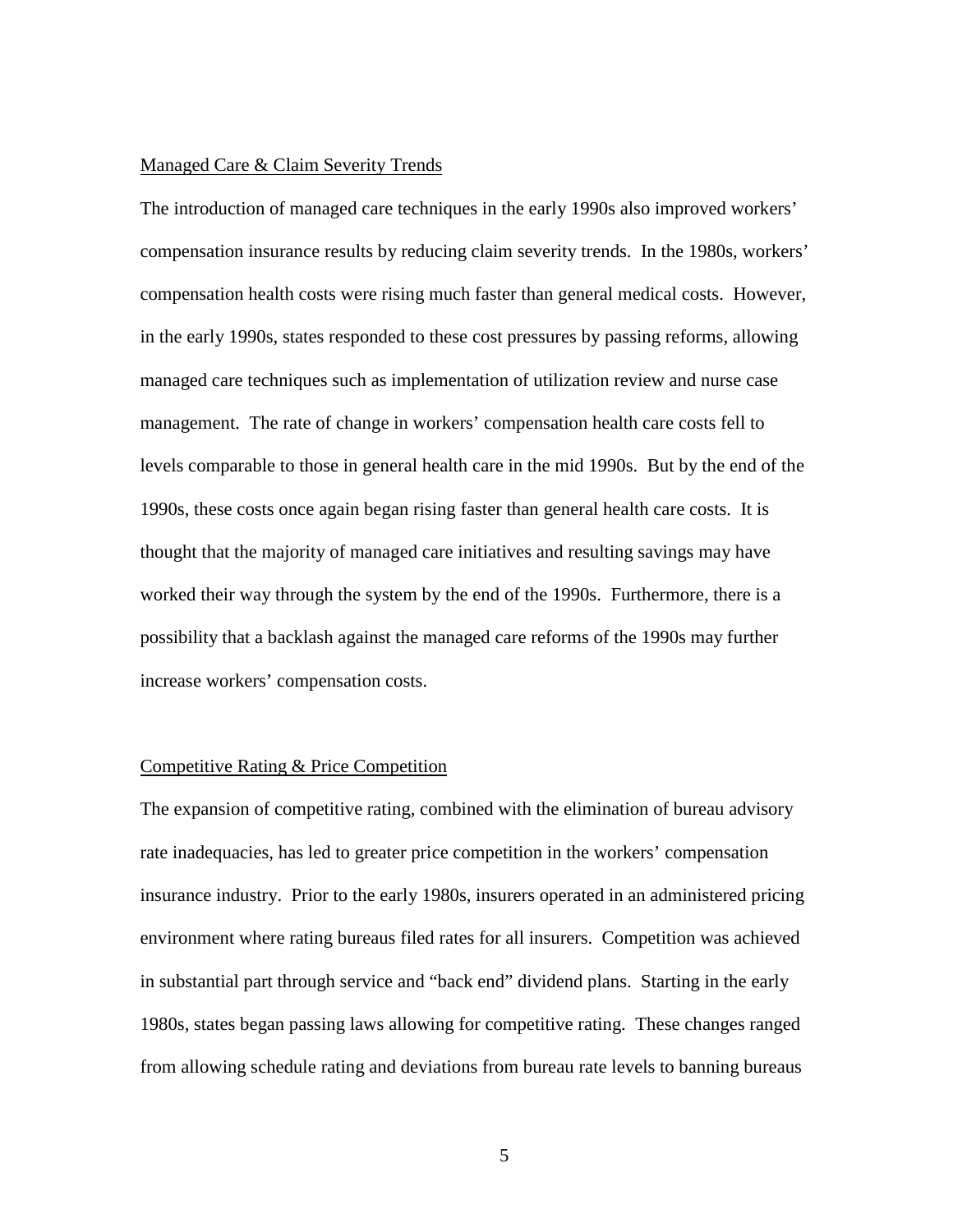from publishing advisory rates that included expenses. While these competitive tools were available, they were not widely used in the latter half of the decade due to regulatory disapproval of requested bureau rate increases.

Both small and large employers benefited tremendously from an expansion of these competitive rating law changes in the early-to-mid 1990s. In hindsight, bureau advisory rate indications tended to overstate the actual costs that emerged during this period, in part due to time lags in data reporting. Many insurers began to look at their own data and form independent opinions, and competitive rating laws allowed these analyses to be reflected in individual company pricing. Price competition became so intense in the latter part of the 1990s that many large employers abandoned self-insurance programs to purchase guaranteed cost policies at very low prices. With the recent unfavorable trends in workers compensation insurance financial results, many employers are now experiencing price increases and alternative market mechanisms are growing once again.

#### Residual Market Reforms & Results

Residual market reforms during the 1990s eliminated assigned risk plans or helped to reduce their size and operating losses. The long-term viability of these reforms will be tested as residual market mechanisms once again begin to grow during the new decade. Residual market mechanisms are entities that were created or designated to guarantee availability of coverage. During the advent of competitive rating in the 1980s discussed above, residual market pools grew significantly in size because the pool rates approved by regulators acted as a cap on voluntary market rate levels. Because these residual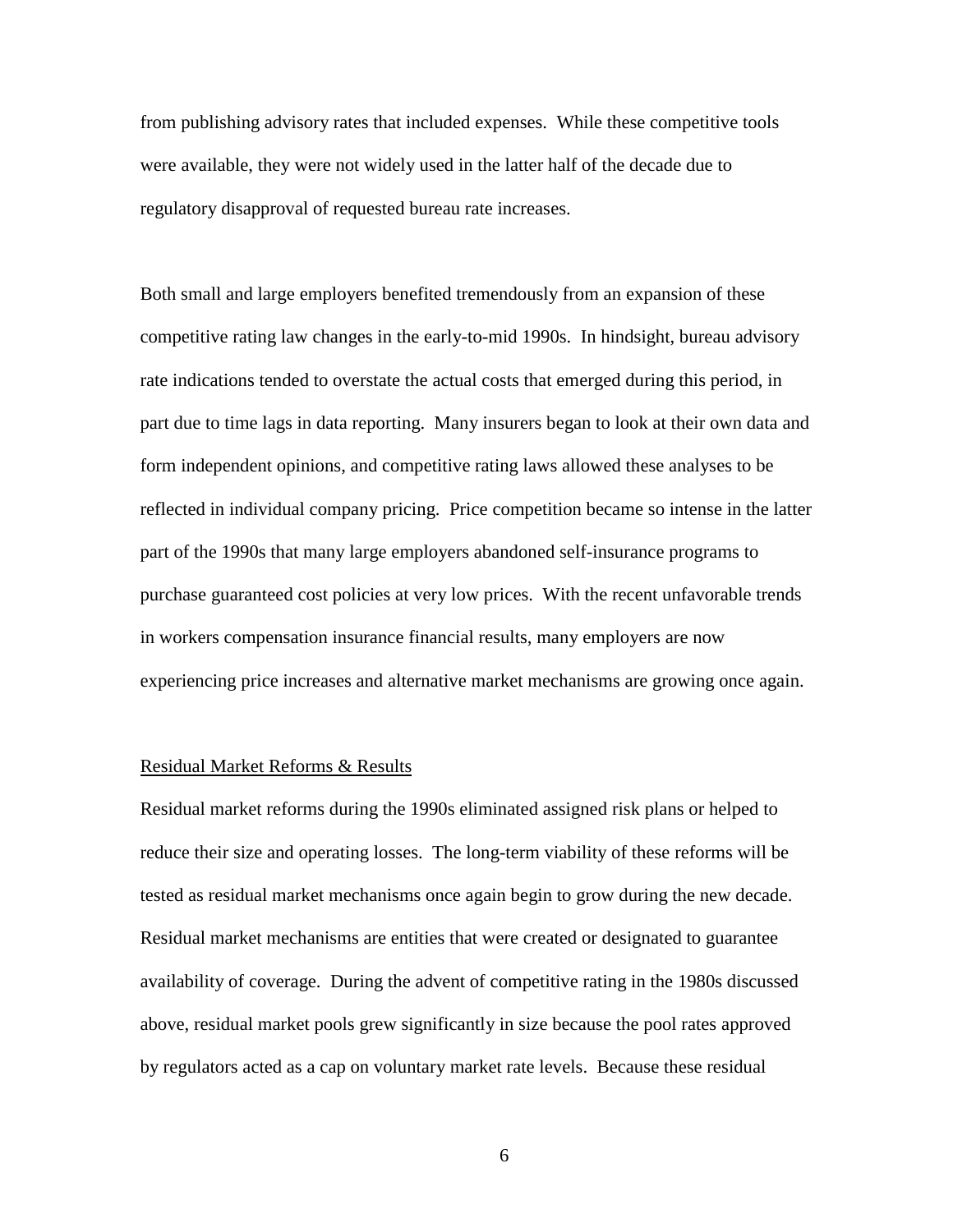market rates were often severely inadequate, assigned risk pools in many states were essentially insolvent. Private insurance carriers were forced to absorb pool losses and incorporate these costs as additional expenses in their voluntary market risk selection and pricing decisions. This rendered voluntary-market rates more inadequate, in turn causing further growth in the residual market.

In response to the last crisis, some states replaced their assigned risk plans with state funds or other mechanisms. Other states worked to reduce expenses and depopulate the pools by putting servicing carrier fees out to bid and implementing pricing programs aimed at increasing premium. By the end of the 1990s, less than half the states had assigned risk pools, and those that remained had become much smaller and in many cases were self-supporting. Today, both types of residual market mechanisms are growing again, although assigned risk pools are still generally small relative to the size of the voluntary market. In the next decade, rate adequacy in both the voluntary and residual markets will play a key role in determining the size and viability of residual market mechanisms.

#### **Conclusion**

In conclusion, the current workers' compensation crisis is primarily a financial crisis for insurers, however, all parties in the workers' compensation system face an emerging crisis due to rising insurance prices and underlying system costs. Competitive pressures during the late 90s have driven insurance prices substantially below the cost of benefits and other expenses and sent industry combined ratios soaring above 120% (exceeding